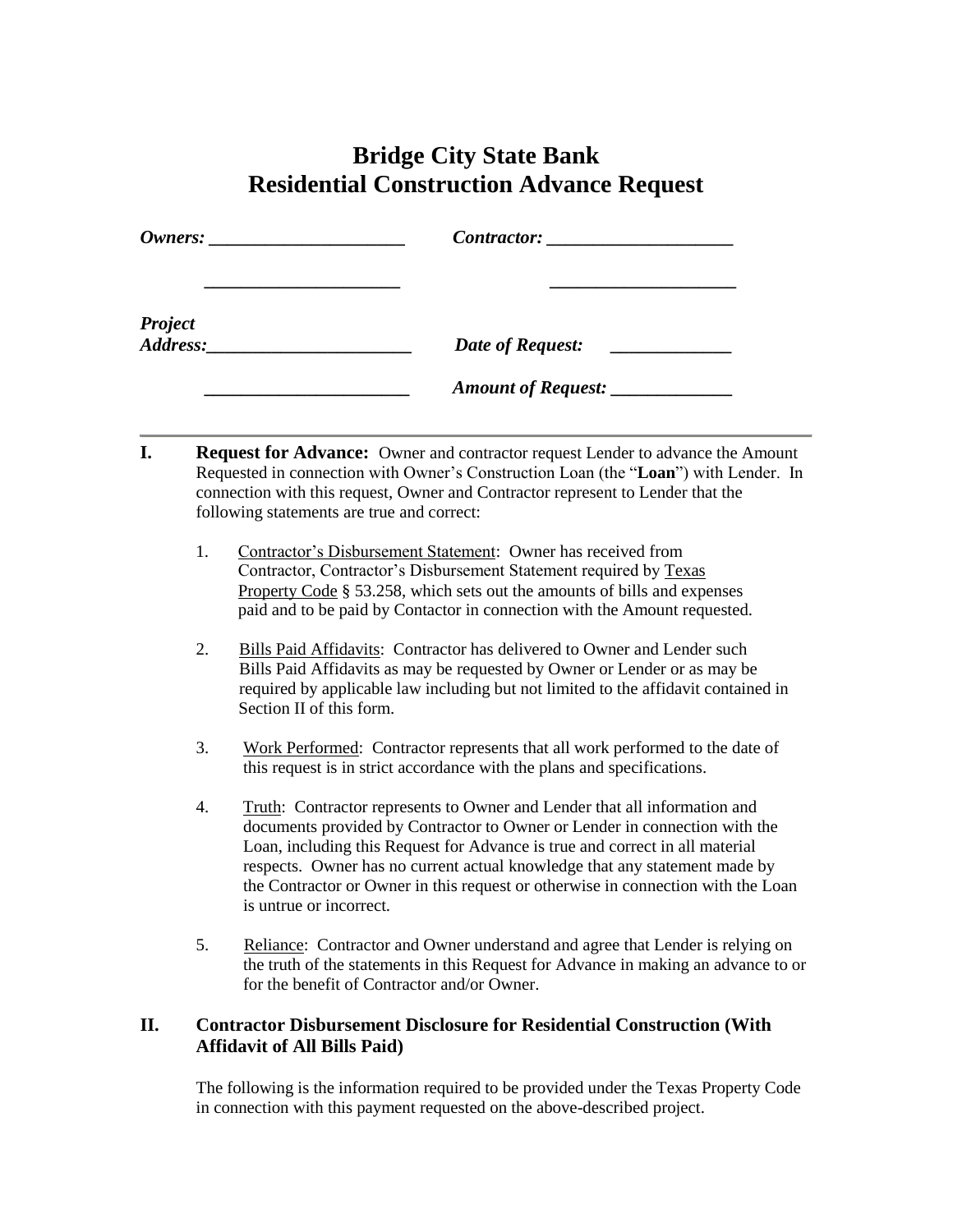1. **BILLS PAID (Reimbursement to Contractor)** – the following is a list of bills or expenses for work performed on this project that have been paid and for which contractor is requesting payment:

| Name of Subcontractor or Supplier / Description of Work | <b>Amount Paid</b> |
|---------------------------------------------------------|--------------------|
|                                                         |                    |
|                                                         |                    |
|                                                         |                    |
|                                                         |                    |
|                                                         |                    |
|                                                         |                    |
|                                                         |                    |
| <b>TOTAL</b>                                            |                    |

2. **BILLS TO BE PAID** – the following is a list of bills or expenses relating to this project that will be paid from the funds requested:

| Name of Subcontractor or Supplier / Description of Work | Amount to be Paid |
|---------------------------------------------------------|-------------------|
|                                                         |                   |
|                                                         |                   |
|                                                         |                   |
|                                                         |                   |
|                                                         |                   |
|                                                         |                   |
|                                                         |                   |
| <b>TOTAL</b>                                            |                   |

- 3. Contractor represents that the balance of the funds requested in the above described payment not itemized above will be paid to the following:
	- A. Subcontractors and suppliers who have provided Contractor with a written lien release or waiver covering the work for which payment is made; and
	- B. Reimbursement to Contractor for expenses incurred, profit, or overhead with regard to this project.
- 4. **AFFIDAVIT OF BILLS PAID** BEFORE ME, the undersigned authority, on this day personally appeared the person executing this Affidavit identified as "Contractor", who, being by me first duly sworn, deposed and said:

"I am the Contractor as indicated above and am duly authorized to make this Affidavit. Contractor on oath swears that Contractor has paid each of Contractor's Subcontractors, laborers, and material men in full for all labor and materials provided to Contractor for the construction of the Project identified above through and including the date of this Affidavit, but for those certain payees, subcontractors, or suppliers to which payment will be made in accordance with the foregoing disclosures under Section I, II, and III above. Contractor understands that this Affidavit is made for the purpose of inducing Lender to disburse funds in accordance with the foregoing Disbursement Disclosure and for the purpose of inducing